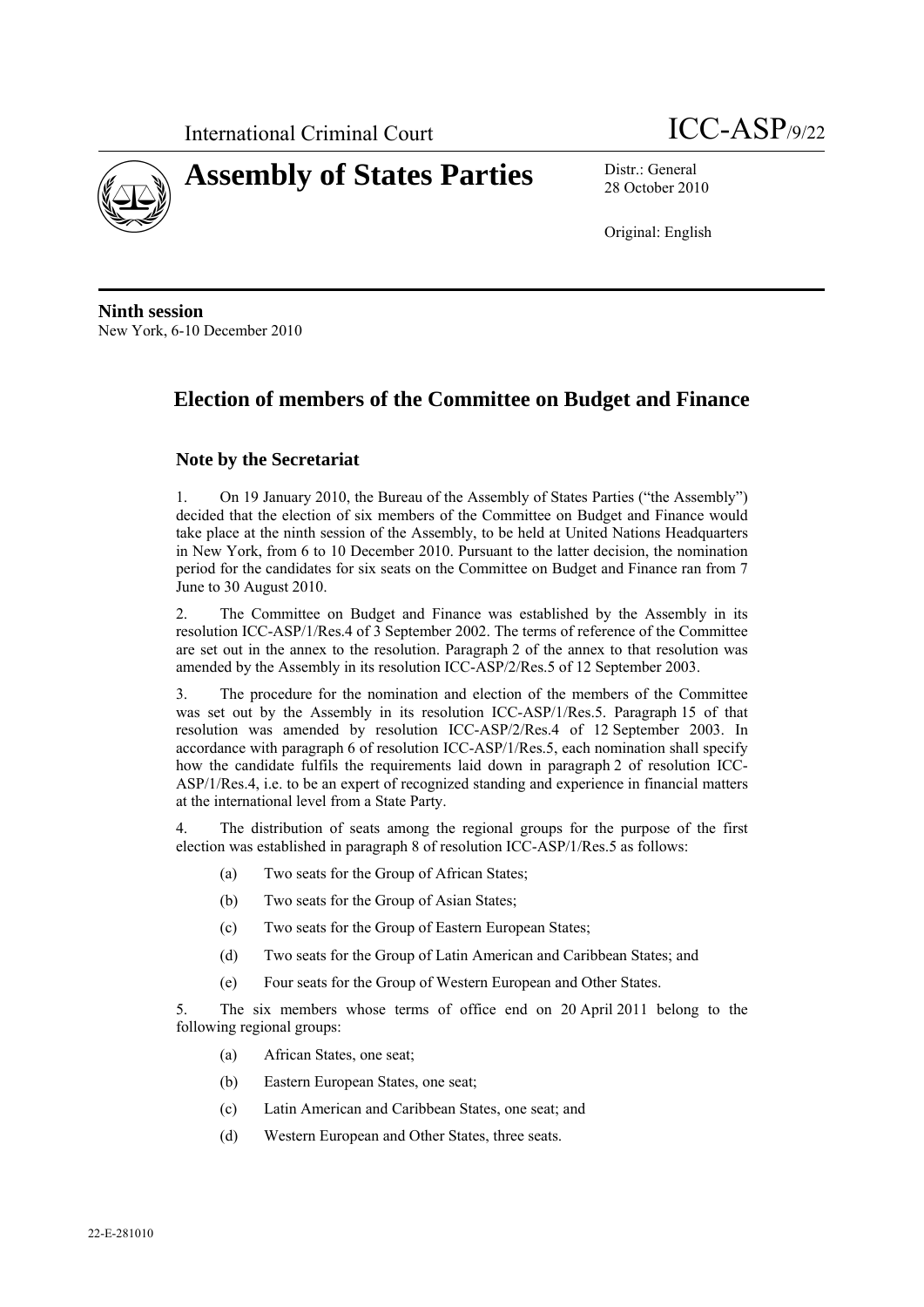6. As required by paragraph 9 of resolution ICC-ASP/1/Res.5, every effort shall be made to elect the members of the Committee by consensus, on the basis of a recommendation by the Bureau. Under paragraph 10, in the absence of a consensus, the election shall be a matter of substance, and subject to the requirements of article 112, paragraph 7 (a), of the Rome Statute, which provides as follows:

"7. Each State Party shall have one vote. Every effort shall be made to reach decisions by consensus in the Assembly and in the Bureau. If consensus cannot be reached, except as otherwise provided in the Statute:

(a) Decisions on matters of substance must be approved by a two-thirds majority of those present and voting provided that an absolute majority of States Parties constitutes the quorum for voting."

7. In accordance with paragraph 11 of resolution ICC-ASP/1/Res.5, the election shall be by secret ballot. However, this requirement may be dispensed with if the number of candidates corresponds to the number of seats to be filled or in respect of candidates endorsed by the respective regional groups, unless a delegation specifically requests a vote on a given election.

8. Under paragraph 12 of the resolution, the persons elected shall be those candidates from each regional group who obtained the highest number of votes and a two-thirds majority of States Parties present and voting, provided that an absolute majority of the States Parties constitutes the quorum for voting.

9. By the closing date of the nomination period, i.e. 30 August 2010, seven nominations had been received.

10. Of the seven nominations, one was submitted by the Group of African States; two by the Group of Eastern European States; one by the Group of Latin American and Caribbean States; and three by the Group of Western European and Other States.

11. By a communication, dated 11 October 2010, the Embassy of the Czech Republic to The Netherlands announced the withdrawal of the candidature of Mrs. Eva Anderová.

12. In accordance with paragraph 7 of resolution ICC-ASP/1/Res.5, a list in English alphabetical order of all persons nominated, with accompanying documents, is contained in the annex to the present note.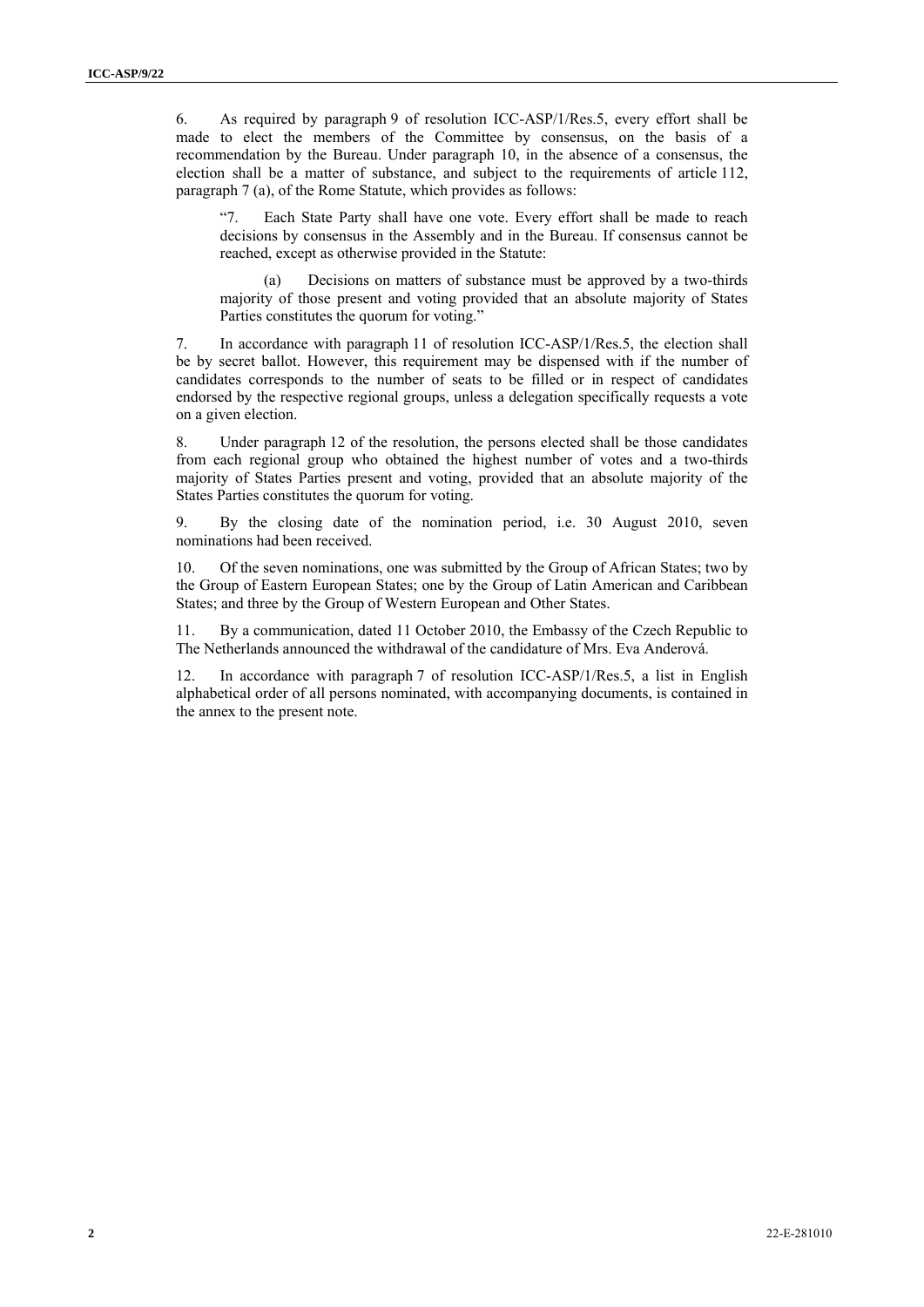# **Annex**

# **Alphabetical list of candidates (with statements of qualifications)**

[Original: English/French/Spanish]

# Contents

|    | Name and nationality* | Page |
|----|-----------------------|------|
|    |                       |      |
| 2. |                       |      |
| 3. |                       |      |
|    |                       |      |
| 5. |                       |      |
| 6. |                       |      |

 $\overline{a}$ 

 Also the nominating State(s) unless otherwise indicated.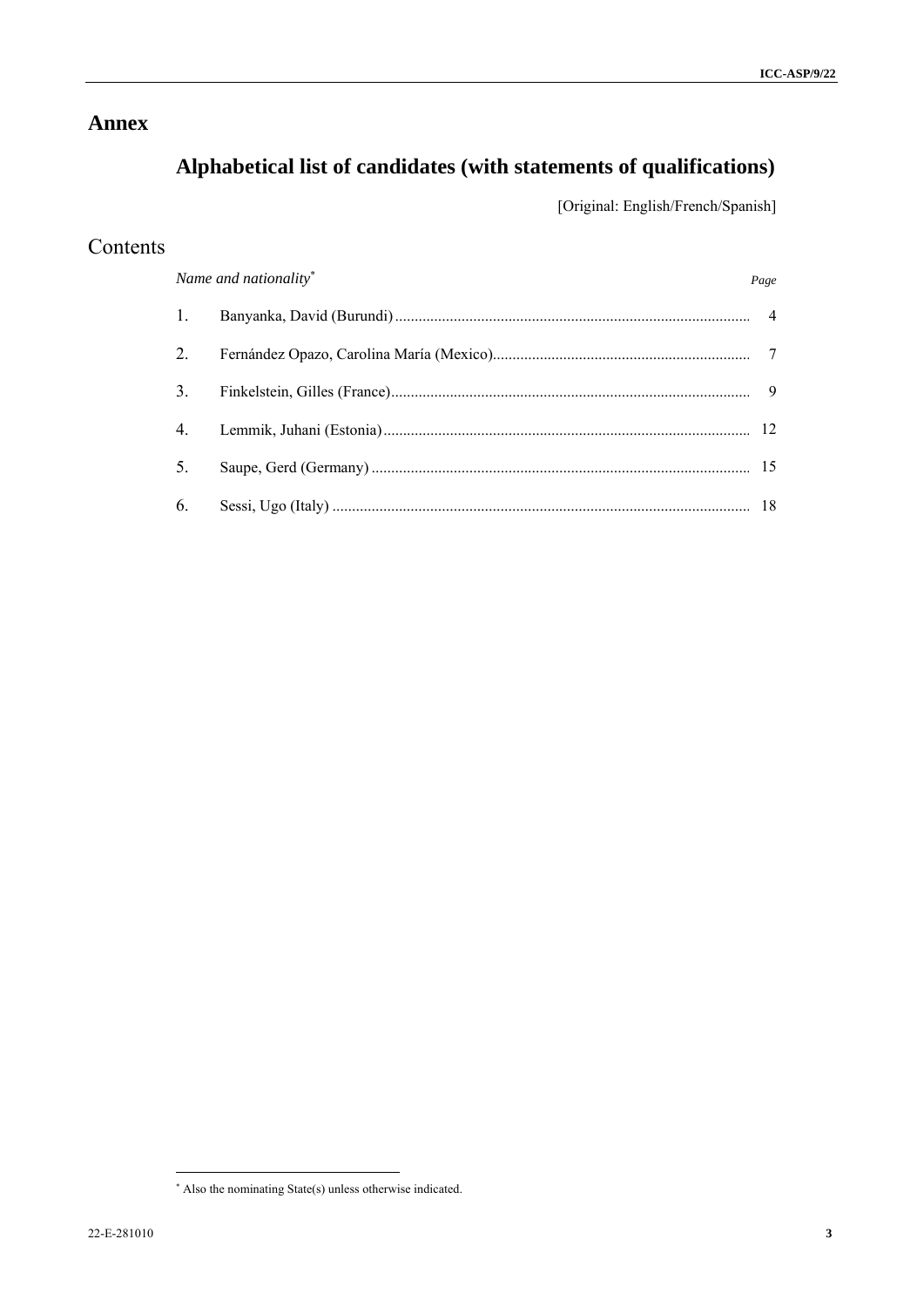# **1. Banyanka, David (Burundi)**

### **Note verbale**

[Original: French]

The Permanent Mission of the Republic of Burundi to the United Nations presents its compliments to the Secretariat of the Assembly of States Parties to the Rome Statute of the International Criminal Court and has the honour to inform it that the Government of the Republic of Burundi has decided to put forward the candidacy of Mr. David Banyanka for re-election to the Committee on Budget and Finance at the elections to be held during the ninth session of the Assembly of States Parties, from 6 to 10 December 2010, at the headquarters of the United Nations Organization in New York.

**\_\_\_\_\_\_\_\_\_\_\_\_** 

 $[\ldots]$ 

### **Statement of qualifications**

#### **Personal data**

Family name: Banyanka Given name: David Nationality: Burundian

### **Education**

2005:

International Organization of Supreme Audit Institutions (INTOSAI) Development Initiative (IDI), Diploma in Design and Development of Training Courses.

#### $2000 - 2001$ :

University of Yaoundé II: Programme in Economic Policy Management (GPE) in the Faculty of Economics and Management: Third Cycle Diploma: Diploma of Higher Specialized Studies (DESS) in Management and Economic Policy (Bac +5).

### 1991 – 1993:

University of Burundi: Faculty of Economics and Administration, Bachelors Degree in Economics (Licence Bac +4), majoring in Management.

### 1988 – 1991:

University of Burundi: Faculty of Economics and Administration, Diplôme des Candidatures (awarded after successful completion of first two years of a degree course) in Economics.

1987 – 1988:

University of Burundi: Faculty of Agronomy.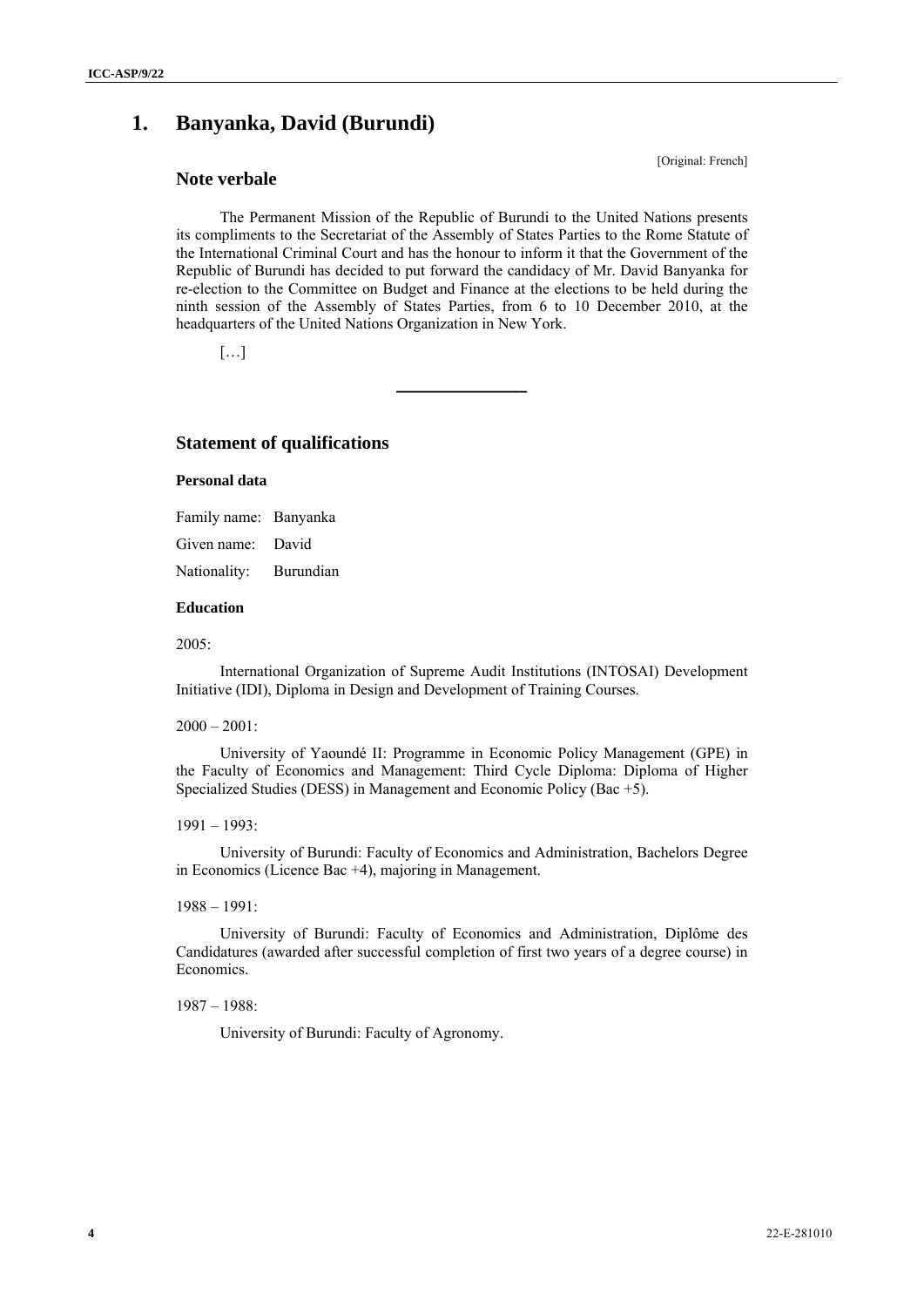#### **Work experience**

June 1996 – September 2006:

Inspector of Finance with responsibility for oversight of budget implementation in public administrations, oversight of the functioning of personalized administrations (administrations personnalisées), in development projects and all areas in which the State has an interest. Responsibility for verifying the lawfulness, legality and legitimacy of expenditures and receipts of these public and parapublic institutions.

Also responsible for training in the Audit Inspectorate.

September 2006 – to present:

State Auditor responsible for the same portfolio with the addition of performance auditing.

#### July, October and November 2007:

Acting State Auditor General responsible for supervising and coordinating the work of 71 State Auditors, supervising audit missions and reading all the reports on management auditing, financial auditing, legality and lawfulness in the various public services concerned.

December 1994 – June 1996:

Advisor in the Department of Urban Development and Coordination of Property and Equipment in the Ministry of Public Works.

#### **Other areas of competence**

Teaching and training activities:

From 2005 to 2008, taught on a part-time basis at the Lumière University of Bujumbura;

Since 1998, teaching on a part-time basis at the Martin Luther King University;

From 1996 to 2008, taught on a part-time basis at the University of Burundi (Higher Institute of Commerce); and

From 2006 to 2008, taught on a part-time basis at the Great Lakes University.

Internal and performance auditing:

In May and June 2005, participated in the development of a workshop on performance auditing, held in Cotonou, Bénin;

In August, following the workshop in Cotonou, personally developed a course on evaluation of the internal audit system; and

In January - February 2006, participated in a workshop to evaluate a course on performance auditing, held in Sousse, Tunisia.

#### April 2006:

Co-moderator of a workshop on performance auditing for a group of 30 participants from more than 12 countries, held in Yaoundé, Cameroon.

#### November 2008:

Participated in a workshop to evaluate a course on training and course implementation techniques, held in Niamey, Niger.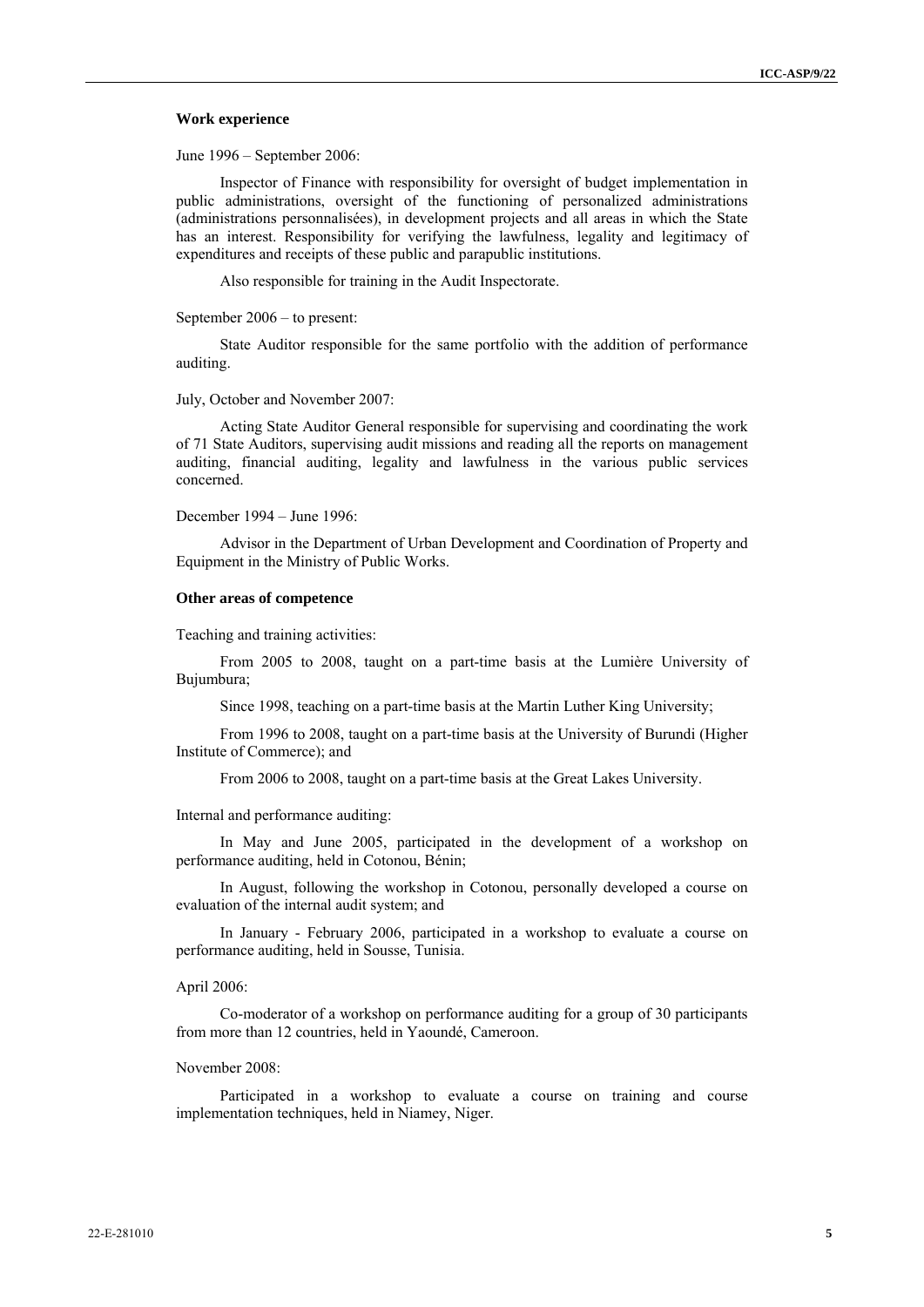January - March 2009:

Co-moderated a workshop to train trainers of the Supreme Audit Institutions of Sub-Saharan French-Speaking Africa, held in Sousse, Tunisia.

27 November - 8 December 2006:

Co-moderated a workshop on auditing the performance of public debt management, jointly organized by Pôle-Dette and the Regional Council of Supreme Audit Institutions of French-Speaking Africa (CREFIAF) for auditors of countries of the West and Central African French-Speaking community, held in Lomé, Togo.

Overseas courses:

May - July 2001: Attended a training course at the University of Liège, Belgium; specialized in management auditing; and

In 2004, participated in a workshop to evaluate the competence of participants, held in Libreville, Gabon.

#### **Publications**

August 2001:

Presentation of a paper for the award of the Diploma of Higher Specialized Studies (DESS), entitled "Problems in management auditing in the public service".

March 1994:

Completion of degree thesis, entitled "Training and human resources in small- and medium-sized enterprises in Bujumbura".

1993:

Presented a paper on updating the management information system in five public institutions:

- Banque de Crédit Burundi (BCB);
- Institut National de la Sécurité Sociale (INSS);
- Public Service Insurance Company (la Mutuelle de la Fonction Publique);
- Randa Farm; and
- Military Construction Management Company.

In March of each year, from 1997 to 2000, presented the auditors' report on the National Economic Development Bank (BNDE); and

From 2001 to 2008, presented auditors' reports on the Military Hospital of Kamenge, the Office of Education Projects, and the Community Development Fund.

#### August 2005:

Taught a course on evaluation of the internal audit system subsequent to the Cotonou workshop on performance auditing, for which the Organization of Supreme Audit Institutions (INTOSAI) Development Initiative (IDI) diploma was awarded upon completion of training.

### **Other activities**

Currently Auditor of the Regional Council of the Supreme Audit Institutions of French-Speaking Sub-Saharan Africa (CREFIAF), which has its headquarters in Cameroon;

From 2008 to the present, member of the Committee on Budget and Finance of the International Criminal Court (The Hague); and

**\_\_\_\_\_\_\_\_\_\_\_\_** 

Founding member of the Martin Luther King University of Bujumbura.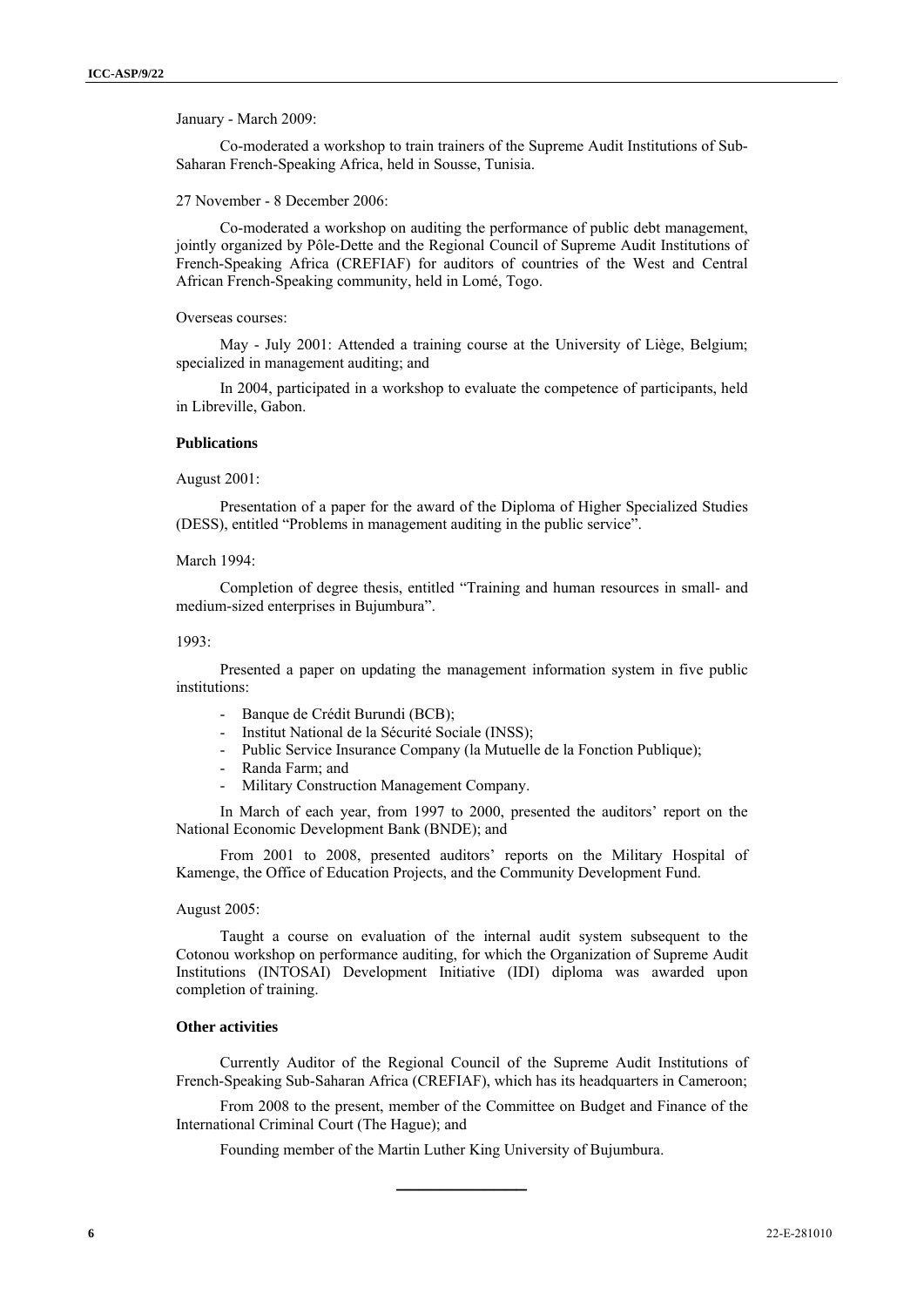# **2. Fernández Opazo, Carolina María (Mexico)**

[Original: Spanish]

### **Note verbale**

The Embassy of Mexico presents its compliments to the Secretariat of the Assembly of States Parties to the Rome Statute of the International Criminal Court (ICC) and, with reference to note ICC-ASP/9/S/CBF/10 of 20 May 2010, has the honour to advise that the Government of Mexico has decided to nominate Mrs. Carolina María Fernández Opazo as a candidate for reelection to the Committee on Budget and Finance (CBF), for the period 2011 – 2014, at the elections to be held during the ninth session of the Assembly of States Parties, from 6 to 10 December 2007, at the United Nations Headquarters in New York.

This nomination reflects the interest of the Government of Mexico in continuing its contribution to the consolidation of the ICC's budgetary procedures, the stabilization of its budgets and the efficient management of its resources, in order to enable the Court to exercise its mandate in accordance with its strategic priorities. Mexico is convinced that, as has been the case during her current mandate, the active participation of its candidate in the work of the CBF will help to ensure that the Court acquires the tools it needs to discharge its mandate under the terms of the Rome Statute and to consolidate its financial and administrative areas as befits a solid and efficient judicial institution with transparent and stable budgetary procedures.

The Government of Mexico's interest in nominating this candidate to the CBF is a reflection not only of its commitment to the Court but also of the fact that, to date, Mexico is the seventh largest contributor to the ICC's budget and the largest contributor in the Latin American and Caribbean region. The Government of Mexico therefore believes that it is fully justified in wishing to be represented on this body.

In view of the provisions contained in paragraph 2 of resolution ICC-ASP/1/Res.4 and paragraph 6 of resolution ICC-ASP/1/Res.5, the Embassy of Mexico wishes to underscore the nominee's ample multilateral experience, especially in financial and budgetary matters, as set out in the curriculum vitae in the Spanish and English languages accompanying this note. Mrs. Fernández Opazo meets the eligibility requirements to become a member of the CBF and possesses the knowledge necessary to make pertinent contributions to its important work. She has recognized experience in scales of assessment, finance, budgets and programmes, among other areas. Mrs. Fernández Opazo's current participation in the activities of the CBF has proven the nominee's commitment, experience and professionalism. Moreover, it has contributed to ensuring an adequate gender balance in the CBF and to the presence of countries of the Latin American and Caribbean region, whose membership in the ICC is the highest by region.

The Government of Mexico is convinced that, with her knowledge, recognized standing and experience in international financial affairs, its nominee to the CBF will be able to make a positive contribution to ensuring that this important subsidiary body of the Assembly fulfils its mandate.

**\_\_\_\_\_\_\_\_\_\_\_\_** 

 $[\ldots]$ 

### **Statement of qualifications**

Mrs. Carolina María Fernández Opazo (Mexico) holds a B.A. in International Relations from the Universidad de las Américas, Puebla, Mexico.

She also studied Administration at the Universidad de las Américas, Puebla, and Economics at the Universidad Católica Boliviana, La Paz, Bolivia.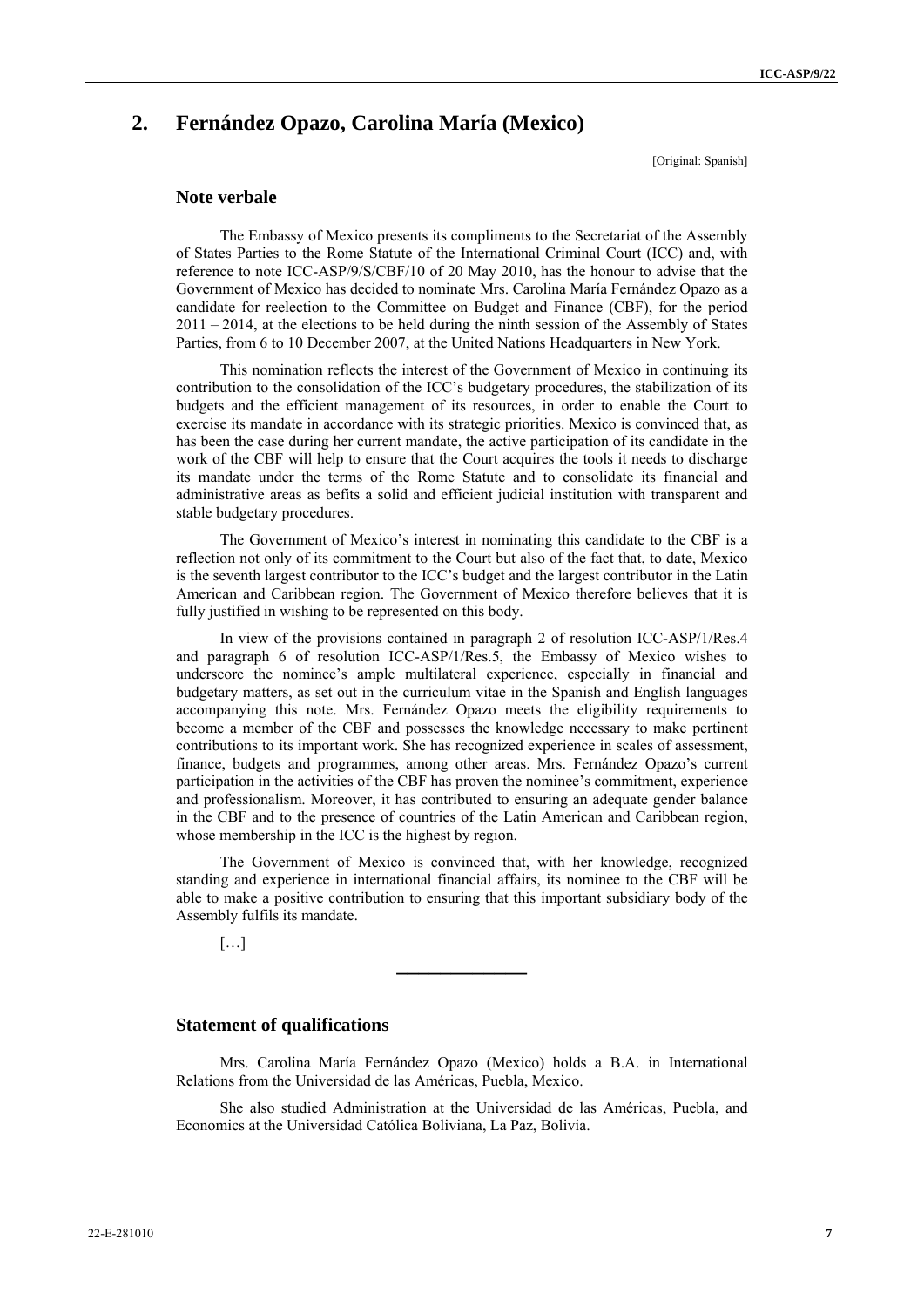#### **Working experience**

Mrs. Fernández has held different positions in the Ministry of Foreign Affairs, all of them in the multilateral area:

(a) Director for Financial Affairs, United Nations System Division, November 2007 to date;

(b) Deputy Director for Administrative and Budgetary Affairs, United Nations System Division, October 2003 - October 2007;

Head of Department for Administrative and Budgetary Affairs, United Nations System Division, November 2000 - September 2003;

Advisor to the Director-General for the United Nations System, January 2000 - October 2000; and

(e) Analyst in charge of candidatures and political affairs, United Nations System Division, April 1999 - December 1999.

#### **Main activities**

Member of the Committee on Budget and Finance of the International Criminal Court (April 2008 to date).

Technical Secretary for the evaluation of Mexican memberships to international organizations (December 2006 - May 2007).

Negotiator for the scale of assessments process of the United Nations General Assembly for the period 2007 - 2009 (March - December 2006).

Responsible for the establishment of the Specialized Group of the Mexican Ministry of Foreign Affairs on scales of assessment of international organizations (January 2006).

Member of the Delegation of Mexico to the negotiation process of the United Nations Budget for the biennium 2006 - 2007, 60th session of the General Assembly (December 2005).

Member of the Delegation of Mexico to the negotiation process of the United Nations Peacekeeping Operations' Budget, 59th session of the General Assembly (May 2005).

Member of the Delegation of Mexico to the 59th session of the United Nations General Assembly (October - December 2004).

Officer in charge of the Mexican candidature to the United Nations Economic and Social Council (October 2001 - December 2002).

Officer in charge of the Mexican candidature to the United Nations Security Council (December 2000 - October 2001).

#### **Congresses at the Universidad de las Américas in Puebla**

Youth National Congress on the World Conference against Racism, Racial Discrimination, Xenophobia and related Intolerance. Organizer (June 2001).

Regional Workshop on Judicial Cooperation in Criminal Matters related to drugs and organized crime. Organizer (June 2000).

Youth National Congress on the Millennium Assembly. Organizer (May 2000).

High Level Regional Meeting "Towards a More Stable and Predictable Financial International System and its Social Link". Organizer (September 1999).

#### **Languages**

Mrs. Fernández speaks fluent Spanish and English and has a knowledge of Italian and French.

**\_\_\_\_\_\_\_\_\_\_\_\_**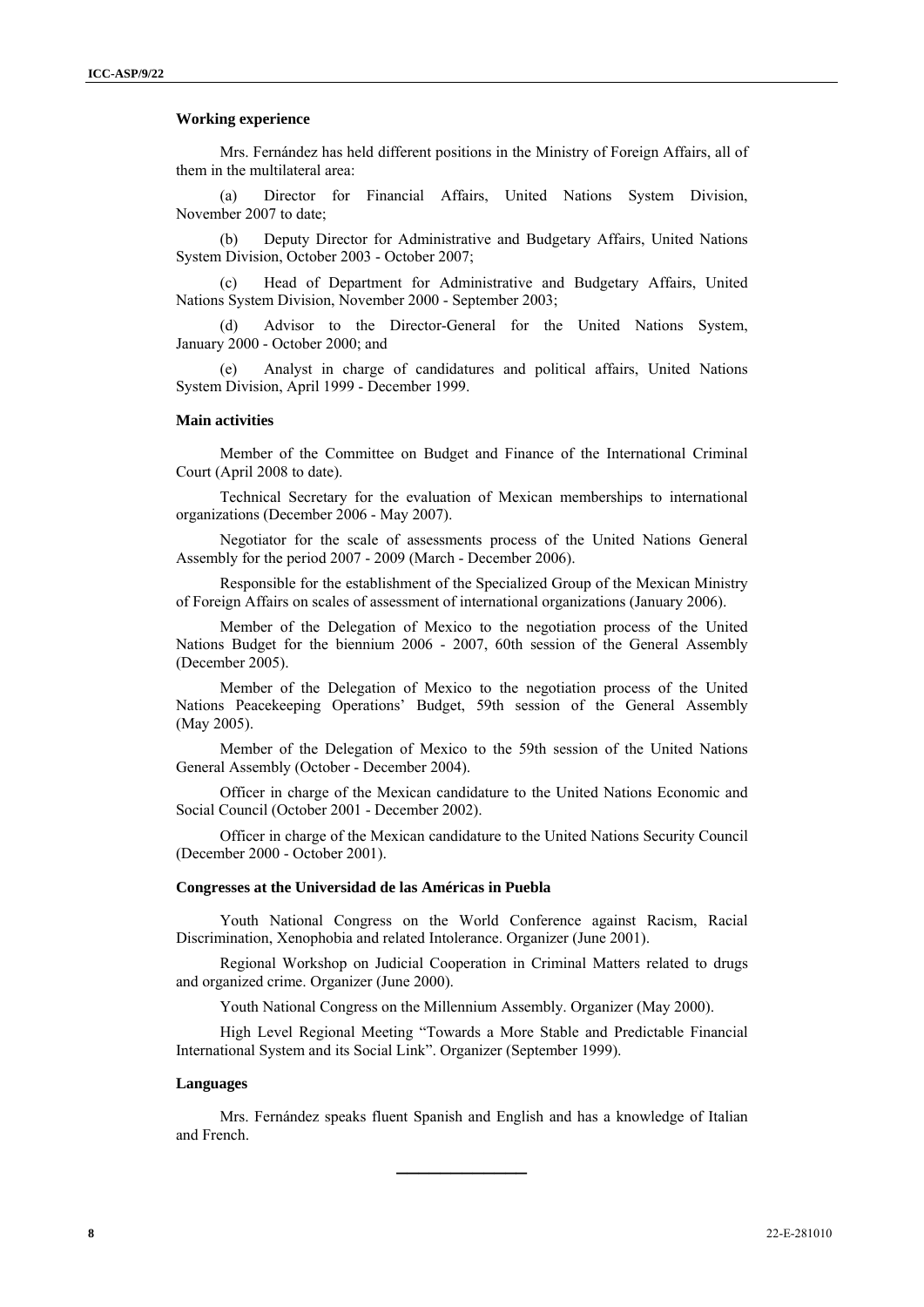# **3. Finkelstein, Gilles (France)**

[Original: French]

### **Note verbale**

The Embassy of France presents its compliments to the Secretariat of the Assembly of States Parties to the Rome Statute and, with reference to note ICC-ASP/9/S/CBF/10, has the honour to inform it that the Government of the French Republic has decided to put forward the candidacy of Mr. Gilles Finkelstein, currently Principal Adviser to the Poitou-Charentes Regional Chamber of Accounts, for re-election as member of the Committee on Budget and Finance (CBF) of the International Criminal Court, at the elections to be held in New York during the ninth session of the Assembly of States Parties, from 6 to 10 December 2010.

As this delegation indicated to the Court in 2007, at the time of the candidate's presentation for a first term, the nomination of Mr. Finkelstein has been made in accordance with section A of the resolution that sets out the procedure for the nomination and election of members of the Committee on Budget and Finance.

As his curriculum vitae indicates, Mr. Gilles Finkelstein fulfils the requirements set out in paragraph 2 of the annex to the resolution on the establishment of the Committee on Budget and Finance.

Appointed to the Poitou-Charentes Regional Chamber of Accounts in 1999, Mr. Finkelstein also served as principal customs inspector, senior adviser and rapporteur to the National Public Service Ethics Commission, deputy public prosecutor at the district courts (Tribunal de grande instance) of Poitiers and Tours, and later Principal Adviser to the Poitou-Charentes Regional Chamber of Accounts. Mr. Finkelstein therefore possesses all the qualifications and experience required by the resolutions of the Assembly of States Parties in the area of finance and accounting, and he has experience of criminal proceedings.

During a second term in office Mr. Finkelstein will, in particular, be able to draw in full on the experience he has acquired in the last two years working as a member of the Committee on Budget and Finance of the International Criminal Court.

**\_\_\_\_\_\_\_\_\_\_\_\_** 

[…]

### **Statement of qualifications**

Principal Adviser, Poitou-Charentes Regional Chamber of Accounts

Chevalier of the Legion of Honour

#### **Professional activities**

| Since April 2008 | Participation in all sessions and work of the Committee on Budget<br>and Finance.                                                                      |
|------------------|--------------------------------------------------------------------------------------------------------------------------------------------------------|
| 3 December 2007  | Election to the Committee on Budget and Finance (CBF) by the<br>Assembly of States Parties to the Rome Statute of the International<br>Criminal Court. |
|                  | Member of the Committee on Budget and Finance (CBF).                                                                                                   |
|                  | Rapporteur to the inter-court group $-$ sixth chamber of the Court of<br>Accounts – Report on the organization of care.                                |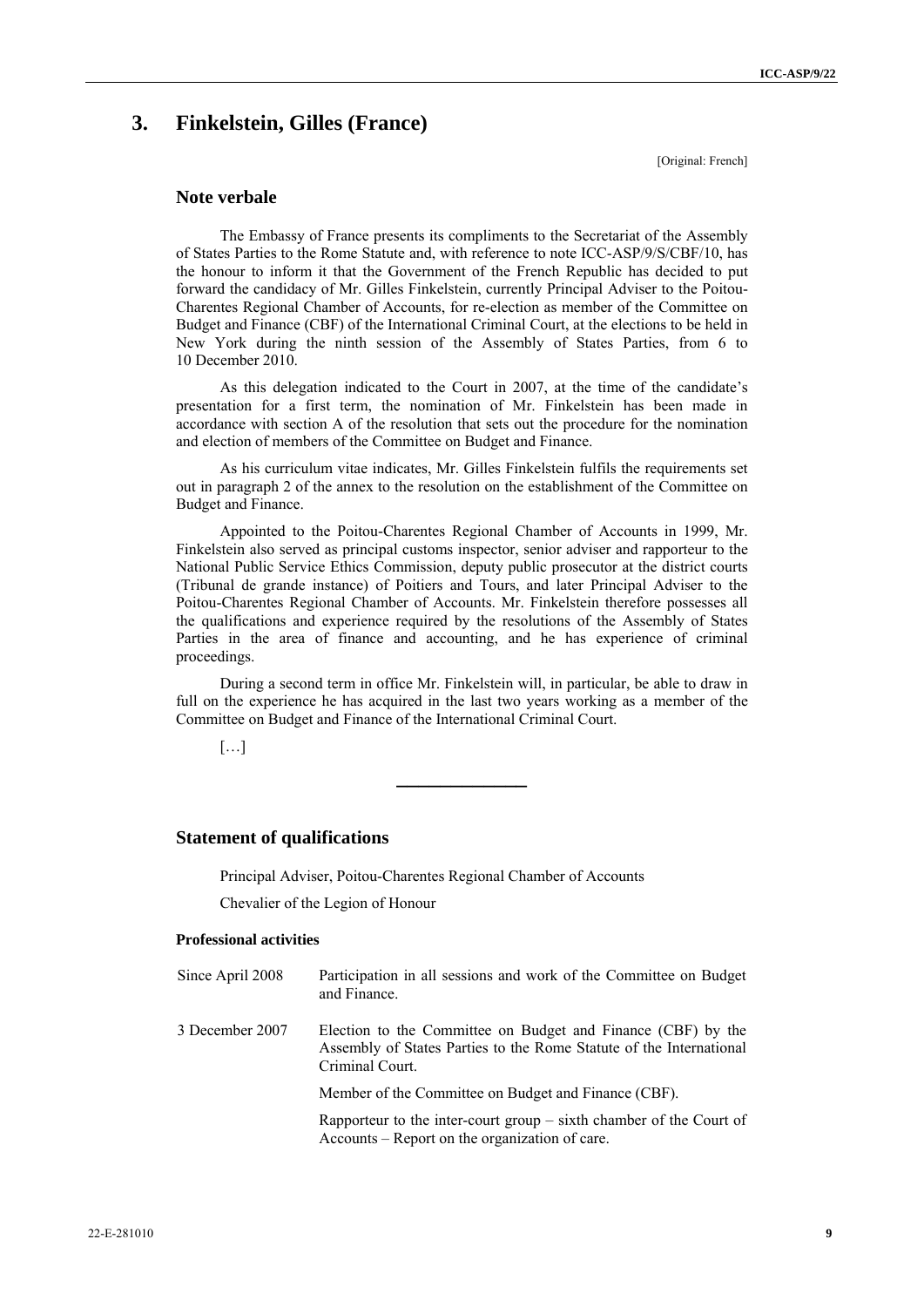| 1 December 2005                       | Returned, at own request, to the Poitou-Charentes Regional<br>Chamber of Accounts – Principal Adviser – member of the hospitals<br>group at the Court of Accounts/Regional Chambers of Accounts.                                              |
|---------------------------------------|-----------------------------------------------------------------------------------------------------------------------------------------------------------------------------------------------------------------------------------------------|
| 1 January 2003 to                     | Judicial secondments:                                                                                                                                                                                                                         |
| 30 November 2005                      | Tribunal de grande instance (district court) of Tours (1 January<br>2003 to 30 June 2003) - Deputy Public Prosecutor.                                                                                                                         |
|                                       | Tribunal de grande instance (district court) of Poitiers (1 July 2003<br>to 30 November 2005) – Deputy Public Prosecutor (traffic offences,<br>civil matters, drug-related cases, military cases) – Counsel for the<br>prosecution at trials. |
| 2002                                  | Reclassification as Principal Adviser.                                                                                                                                                                                                        |
| 1 January 2001                        | Senior Adviser.                                                                                                                                                                                                                               |
|                                       | Rapporteur to the National Public Service Ethics Commission.                                                                                                                                                                                  |
| 1 September 1999                      | Appointment to the Poitou-Charentes Regional Chamber of<br>Accounts (CRC).                                                                                                                                                                    |
| 2 September 1996 to<br>31 August 1999 | Appointment as Class 1 Adviser - Nord-Pas-De-Calais Regional<br>Chamber of Accounts.                                                                                                                                                          |
| 11 July 1996                          | Ranked first in the CRC lateral entry selection procedure for Class 1<br>Advisers.                                                                                                                                                            |
| 1 July 1995 to<br>31 August 1996      | Head of investigation region - National Department Guarantee and<br>Industrial Services - Directorate-General of Customs and Indirect<br>Taxes (DGDDI) – posted to Rennes (19 departments) –<br>70 investigators.                             |
| 1 July 1993 to<br>30 June 1995        | Appointment as Chief of Division at the Paris-Spécial service -<br>missions to reorganize services in the divisions of Laon (02),<br>Strasbourg (67), Orly, Lorient (56) and Prades (66). Investigation<br>management.                        |
| February to<br>June 1993              | Selection as Principal Customs Inspector – ranked 5th among the<br>candidates for selection.                                                                                                                                                  |
| End of 1991 to<br>February 1993       | Chief of the Legal Affairs Department - Nantes Interregional<br>Customs Service – Prosecuting officer for customs.                                                                                                                            |
| 1 September 1988 to<br>December 1991  | Cholet centre,<br>inspector,<br>auditing of<br>businesses,<br>Customs<br>agricultural issues, industrial relocations.                                                                                                                         |
| 1 September 1985 to<br>31 August 1988 | Customs inspector in the Roissy regional office, responsible for<br>oversight of international commercial transactions.                                                                                                                       |
| 1 September 1984 to<br>31 August 1985 | National Customs School – 37th intake of students.                                                                                                                                                                                            |
| 1982 and 1983                         | Trainee court attorney – law office of attorney-at-law Gontier –<br>Angers.                                                                                                                                                                   |

### **Additional teaching activities**

Course in criminal law, Faculty of Law of Angers (Cholet campus) from 1990 to 1993 and course in commercial law (Cholet campus during the same period, LEA II);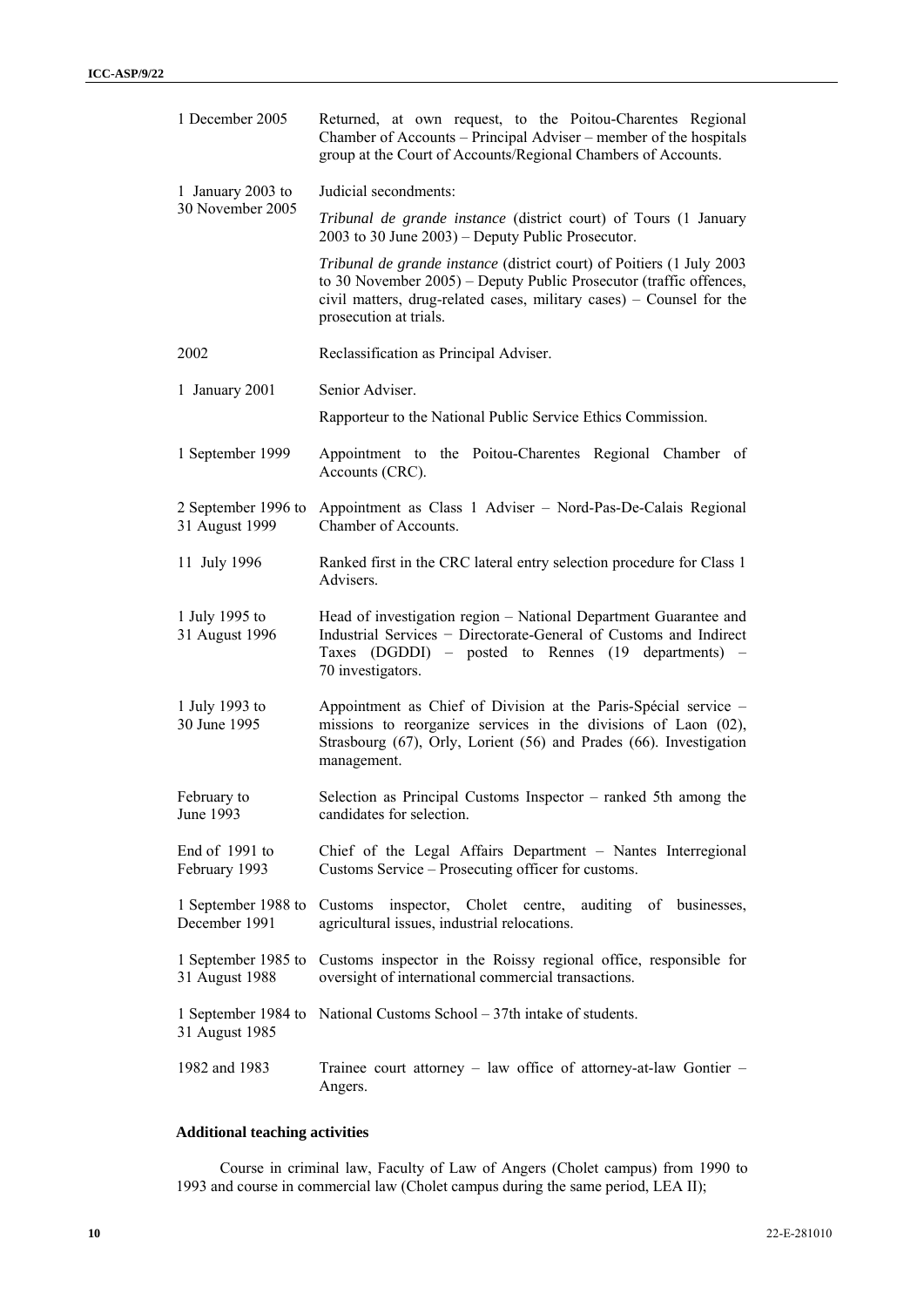Lectures in criminal customs law at the Lille Law School (1998 and 1999);

Lectures in criminal customs law and criminal financial law at the Regional Centre for the Professional Training of Lawyers (CRFP), Lille (1998 and 1999);

Course in procurement contract law and public service delegation (DSP) – Lille Regional Institute of Administration (1997/1999);

Lectures on litigation involving procurement and public service delegation, Faculty of Law, University of Poitiers, Masters II (2001/2002 to 2009/2010 academic years); and

Courses in financial management and accounting of state and local authorities - for students in Masters II in Law and Public Administration – Faculty of Law of Poitiers – 2009/2010 academic year.

#### **Articles, lectures and public courses**

Customs law and common agricultural policy (in Rural Law Review, 1991);

Customs auditing in Symposium of the Regional Institute of Administration of Nantes / 20 years of the Regional Institute of Administration;

Course in general criminal law – duplicated lecture notes, Faculty of Law, University of Angers;

Elements of criminal litigation involving procurement contracts and delegation (in publication);

Recurrent education for public servants of the State - Publication of the Committee of Inquiry into the Cost and Performance of Public Services in 2008 (collective work) – Court of Accounts;

Negotiated contracts and the offence of favouritism: the risks, in the journal *Contrats publics*, January 2009;

The offence of favouritism: what future? In the journal *Contrats publics*, February 2009; and

The performance audit – Law and public management meetings – Faculty of Law of Poitiers (9 February 2010).

#### **Other professional activities**

Rapporteur to the inter-court working group (6th Chamber of the Court of Accounts) on the organization of care in France 2007-2009;

Member of the hospitals group at the Court of Accounts (2006/2009);

Rapporteur to the Committee of Inquiry into the Cost and Performance of Public Services, 2006;

Rapporteur to the National Public Service Ethics Commission (2001 to end of 2005);

Rapporteur to the Commission on Campaign Accounts (2001); and

Counsellor to the Cholet industrial tribunal – employers' section − 1988 to 1992.

### **Early training**

Master's degree in private law (judicial careers), University of Poitiers and Poitiers Law Institute;

Diploma of Higher Studies in Social Law, Faculty of Law and Political Science, University of Nantes; and

**\_\_\_\_\_\_\_\_\_\_\_\_** 

Alumnus of the National Customs School, 37th intake of students.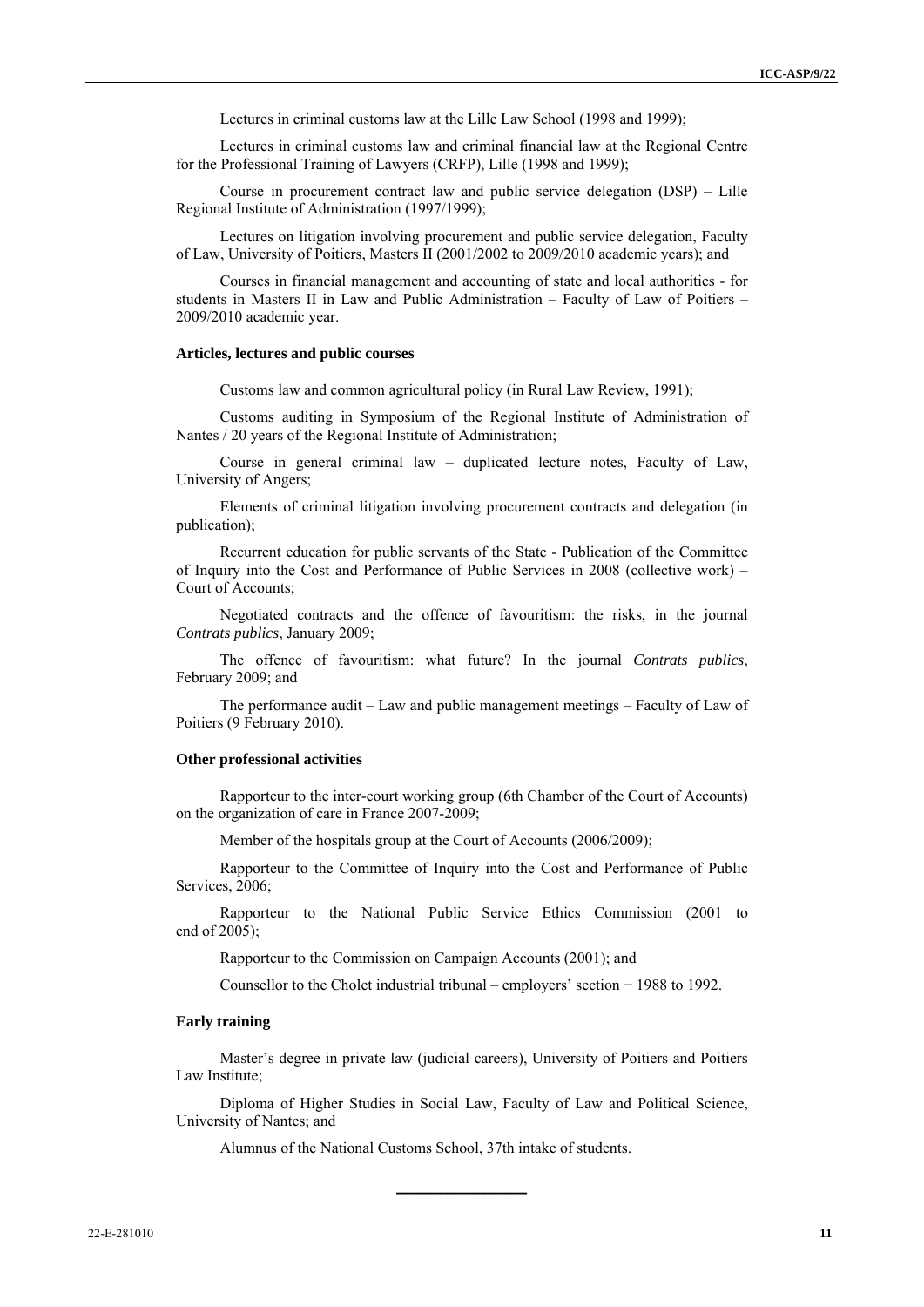# **4. Lemmik, Juhani (Estonia)**

[Original: English]

### **Note verbale**

The Embassy of the Republic of Estonia presents its compliments to the Secretariat of the Assembly of States Parties to the Rome Statute of the International Criminal Court and with reference to the Secretariat's note No. ICC-ASP/9/S/CBF/10 of 20 May 2010 has the honour to inform that the Government of Estonia has decided to present the candidature of Mr. Juhani Lemmik for re-election to the Committee on Budget and Finance (CBF) at the elections to be held during the ninth session of the Assembly of States Parties from 6 to 10 December 2010.

Mr. Lemmik has been a member of the Committee on Budget and Finance since September 2006. He has a strong background in public financial management, public administration reform and audit. He currently works as an expert for the Ministry of Finance of Croatia on an EU funded project titled "Improving Budget Processes", which is about supporting the performance budgeting reforms and the improvement of accountability mechanisms. He has held the positions of Chief Auditor at the Estonian National Audit Office, Deputy Head of the State Budget Department of the Ministry of Finance, and Director of Public Administration Office of the State Chancellery.

In Mr. Lemmik's view, the main task of the CBF for the coming years is to seek a balance between the States Parties' wish to restrain the budget growth and the Court's financial needs in the circumstances where the Court has not reached the sufficient level of maturity. This means that careful investigation of new policy initiatives and the sustained drive for increased efficiency will be on the agenda for the coming years. Since the work of the Committee is highly technical, the accumulated experience with the CBF helps to strike the right balance between sensitivity towards the needs of the Court and the new fiscal reality.

**\_\_\_\_\_\_\_\_\_\_\_\_** 

 $[\ldots]$ 

### **Statement of qualifications**

### **Education**

*Institution, Date from - date to, Degree (s) or Diploma (s) obtained:* 

Central European University, 1998-1999,

MA in Political Science (Specialisation in Political Economy).

Tartu University, 1993-1997,

BA in Public Administration (Specialisation in Public Economics).

### **Language skills**

 $\overline{a}$ 

*Language reading speaking writing<sup>1</sup>*

| Estonian |   | Native Language |   |
|----------|---|-----------------|---|
| English  |   |                 |   |
| Russian  | 2 | 2               | 3 |
| Finnish  |   | 2               | 2 |
| French   | 5 | ↖               | ↖ |

<sup>&</sup>lt;sup>1</sup> Competence indicated on a scale of 1 to 5 (1 - excellent, 5 - basic).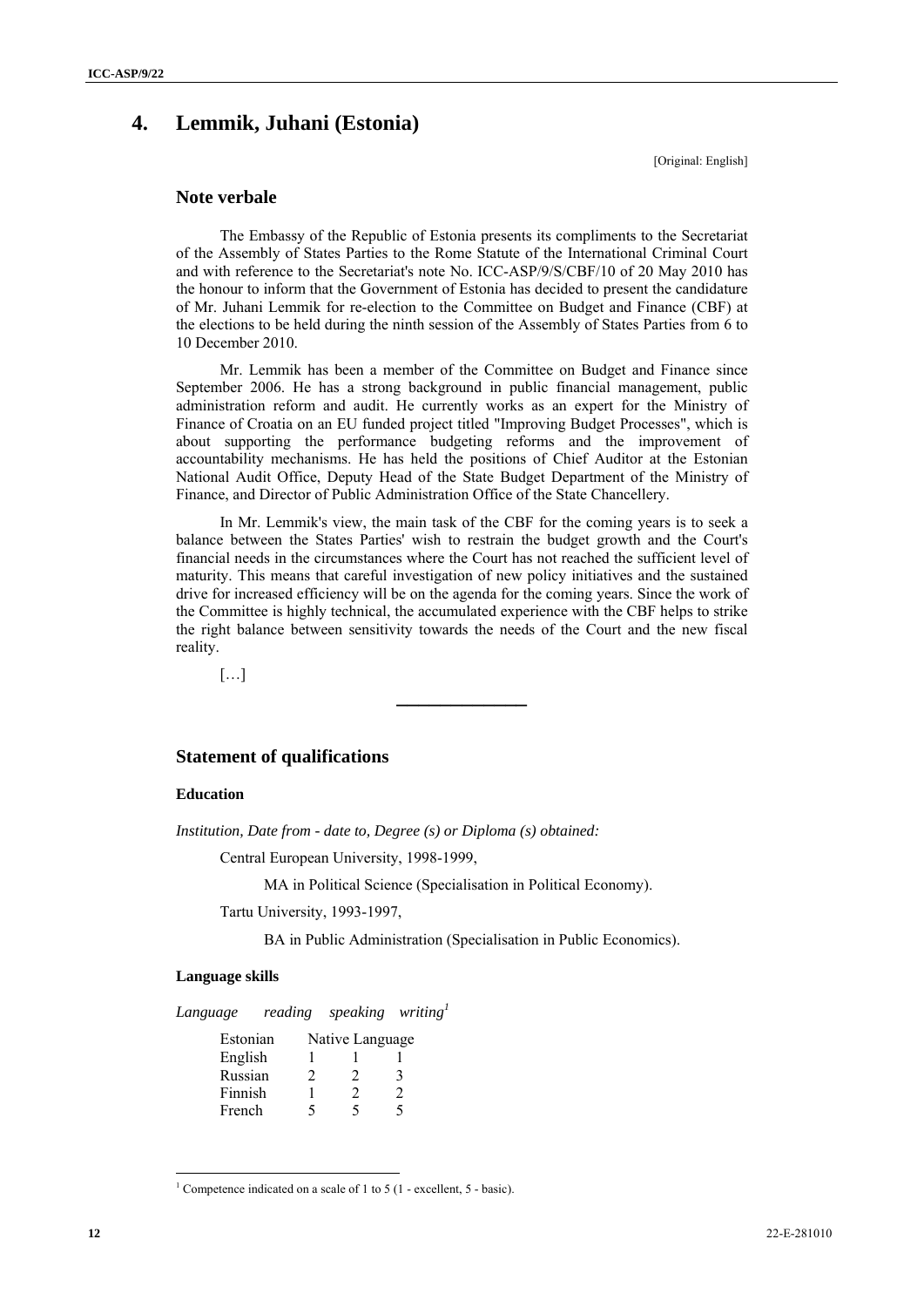#### **Membership of professional bodies**

Founding member of the Association of the Estonian Public Administration Students.

Member of the Committee on Budget and Finance of the International Criminal Court (since 2006).

#### **Professional experience**

*Position of Key Training Expert, employed by Human Dynamics (work performed in the Croatian Ministry of Finance), in Croatia (July 2009- Nov 2010)* 

Within the framework of the project "Improving Budget Processes", conducting training needs assessment, developing training programmes and study materials, and delivering training to the Ministry of Finance and line ministries staff. Co-author and editor of the Guidebook to Budget and Planning Processes and author of the Monitoring and Reporting Guidelines.

#### *Director of Audit, National Audit Office of Estonia, Estonia (Oct 2006- Dec 2008)*

Managed Audit Department I auditing Ministry of Finance, Ministry of Foreign Affairs, State Chancellery and their subordinate entities, and constitutional institutions (Office of the President, Chancellor of Justice, Chancellery of the Parliament, Supreme Court, Bank of Estonia), doing both financial audits and performance audits. Responsible for organising auditing of the Whole of Government Accounts, and issuing EU Trend Report, which is an analytical summary of all audit findings, evaluation and monitoring reports concerning the use of EU money in Estonia for a given period (e.g. 2004-2006 Financial Perspective).

#### *Audit Manager, National Audit Office of Estonia (Jan 2006-Sept 2006)*

#### *Senior Auditor, National Audit Office of Estonia (Jan 2005 –Dec 2005)*

Conducted, and later managed small teams, who did performance audits in the Ministries of Justice, Interior and Defence. Audited "value for money" aspect of government spending (criteria of efficiency and effectiveness). Responsible for making reform proposals for performance improvement to relevant ministers (in terms of legislation, organisation of government, strategies, financing, etc). Member of the in-house team responsible for supervision of the use of EU funds in Estonia.

#### *State Budget Department, Deputy Director, Estonian Ministry of Finance, Estonia (Jan 2002-Sept 2004)*

Developed the strategic planning system of the central government, and linked it with budgeting. Team Leader of experts who drafted Strategic Planning Decree. Developed medium-term expenditure framework, integrated strategic planning, budgeting and reporting processes, and established a framework for development of performance measures for all ministries. Developed a Strategic Planning Manual in cooperation with international experts.

Developed and implemented training curricula for all ministries and agencies with regard to the reform. Co-ordinated development of public service standards for all government institutions. Advised government institutions methodologically (according to methodological guidelines drafted by the MOF) in their drafting of Service Charters, reengineering their service delivery processes, reorganising the customer interface and service provision channels, introducing e-government solutions and how to integrate the customer-oriented approach to strategic management of organisation via introduction of management models, such as Balanced Scorecard and Common Assessment Framework.

Developed public sector pay policy and statistics to make pay comparisons possible. Team Leader of experts who drafted a new pay arrangement for the general civil service in the new Civil Service Law. Represented Ministry of Finance in pay negotiations with central trade unions.

Local Project Manager for the DFID-funded "IPSPELL project".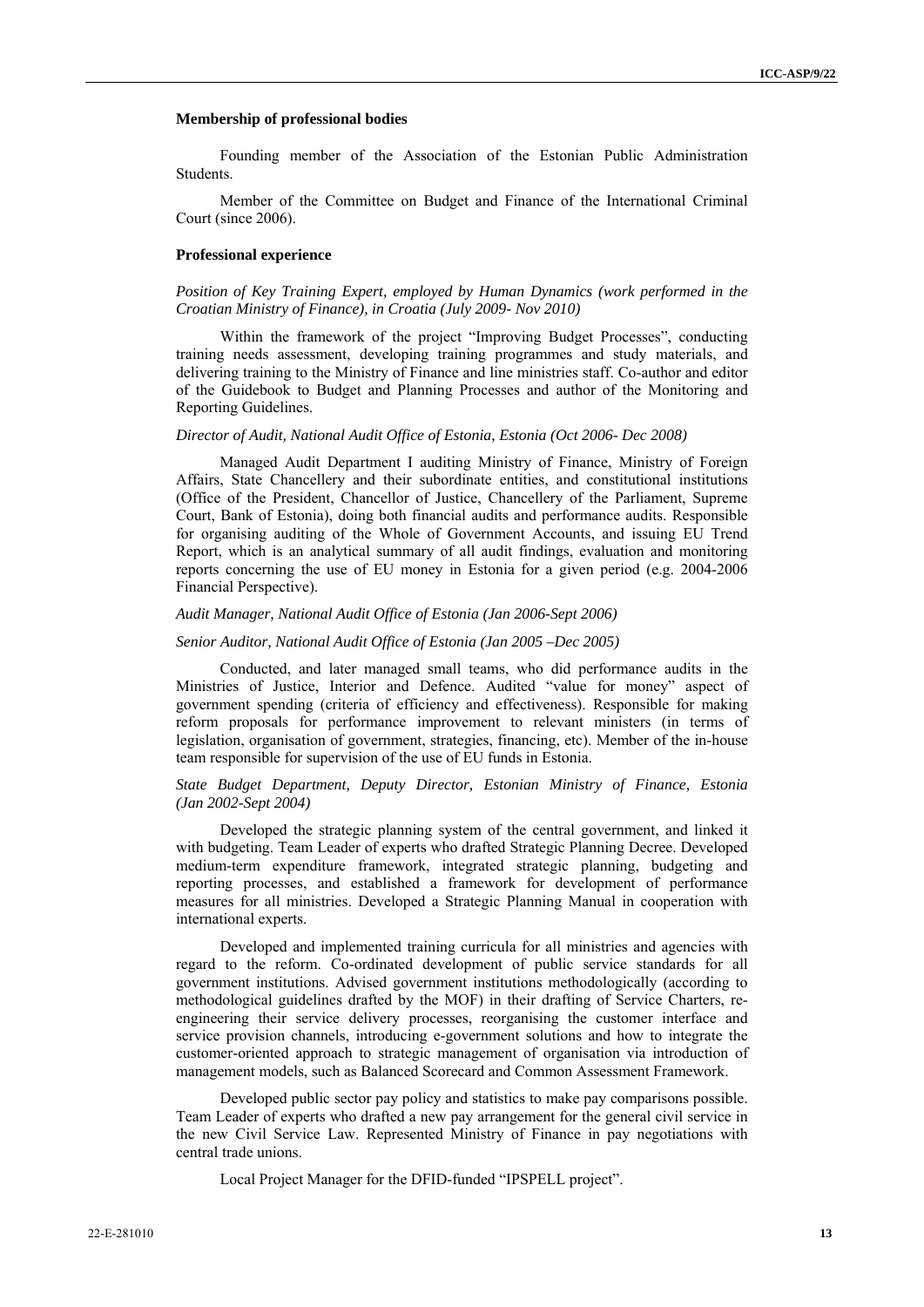*Acting Director, Office of Public Administration (OPA), Estonian State Chancellery, Estonia (Nov -Dec 2001)* 

Managed the work of the OPA with the main task to prepare and co-ordinate the implementation of Government Public Administration Reform Programme. Supervised performance-oriented budgeting reforms, local government reform, functional review of county governments, delegation of public functions onto lower levels of government, developed service standards for major public services, customer consultation mechanisms, performance standards to back up effective service delivery, introduced one-stop-shops and e-public service provision.

### *Counsellor, Office of Public Administration, Estonian State Chancellery, Estonia (Nov 1999 - Oct 2001)*

Prepared the Government Public Administration Reform Programme and coordinated its implementation. Arranged bi-weekly meetings of the Director of the OPA with the Prime Minister to discuss the reform strategies and tasks. Communicated with main partners (Ministries of Finance, Justice and Interior) the reform programme and supervised their progress in its implementation. Supported the Government Public Administration Reform Committee, consisting of key ministers, in discussing and proposing major decisions to the Cabinet. Member of the inter-ministerial working group that developed the Citizens' Portal (www.eesti.ee), a webpage that surveys citizens' needs and preferences about particular public services, registers customer complaints and feedback, and provides information to citizens on public services.

Co-ordinated DFID-funded "IPSPELL project" and Finnish bilateral assistance.

### *Programme Manager, Estonian Institute of Public Administration, Estonia (Oct 1997 – Aug 1998)*

Reorganised and compiled training materials for a comprehensive Competency Programme for Higher Civil Servants. Modules included Law, Economics, Public Policy, IT in Public Administration and Management. Taught modules on information society and was part of the Institute's strategic planning working group.

Development of a new customer service strategy, which included establishing feedback mechanisms through surveys, and performance indicators for all units, surveying and analysing of training needs of client organisations (public organisations that were purchasing training from the Institute).

#### **Professional Assignments**

| Since autumn 2006   | Member of the Committee on Budget and Finance of the<br>International Criminal Court.                                                                              |
|---------------------|--------------------------------------------------------------------------------------------------------------------------------------------------------------------|
| April-November 2007 | Member of the Ministry of Finance Budget Reform Task Force.                                                                                                        |
|                     | October-December 2006 Member of the Ministry of Finance State Owned Real Estate<br>Management Reform Task Force.                                                   |
| 2002-2004           | Member of the Government Delegation (representing the<br>Ministry of Finance) negotiating public sector pay and work<br>conditions with the national trade unions. |
| 2001-2003           | Member of the Advisory Board of the Estonian Institute of<br>Public Administration.                                                                                |

**\_\_\_\_\_\_\_\_\_\_\_\_**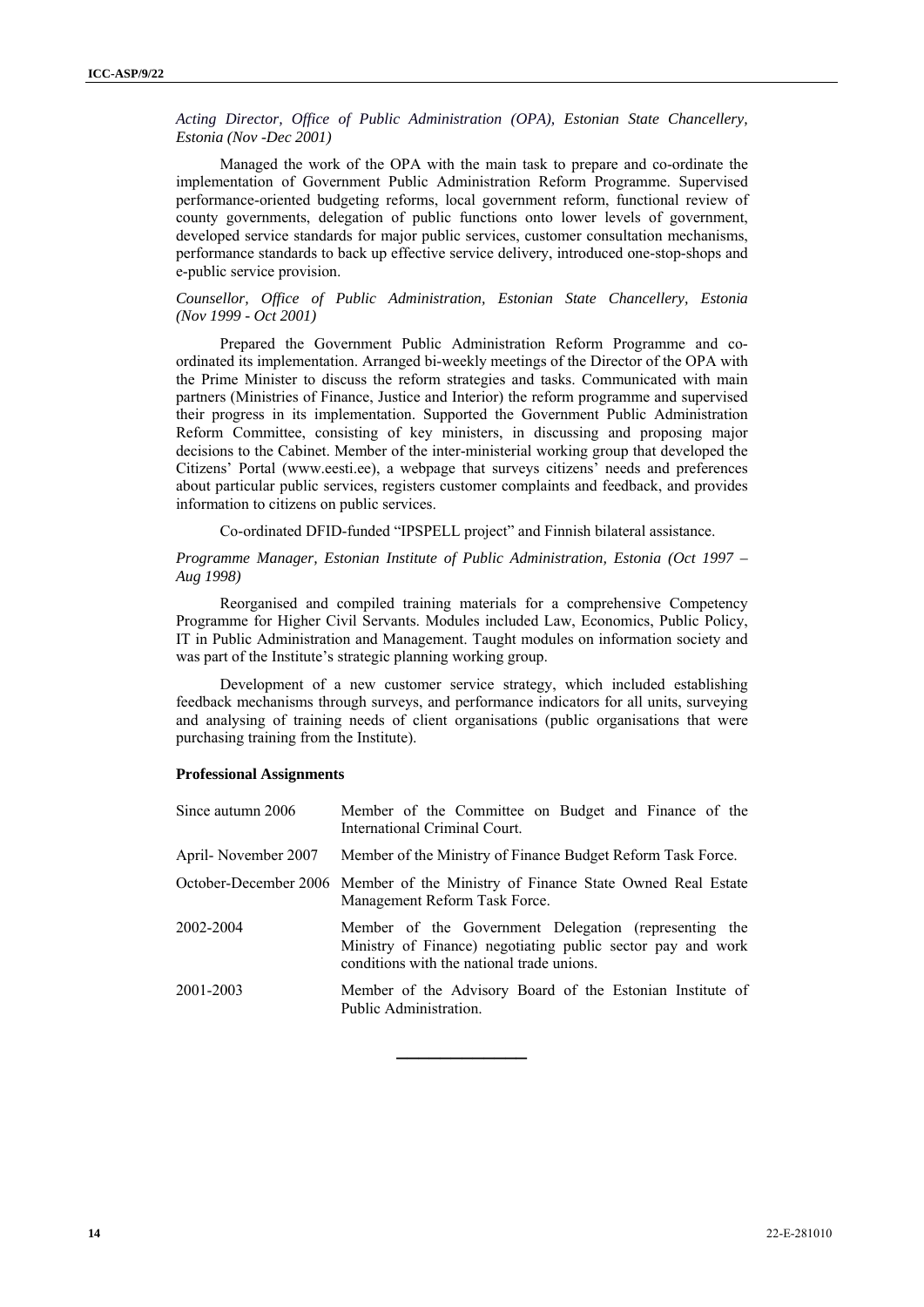# **5. Saupe, Gerd (Germany)**

### **Note verbale**

[Original: English]

The Embassy of the Federal Republic of Germany presents its compliments to the Secretariat of the Assembly of States Parties to the Rome Statute of the International Criminal Court and has the honour, with reference to the Secretariat's note ICCASP/9/S/CBF/10 of 20 May 2010, to inform that Germany has decided to nominate Dr. Gerd Saupe as a candidate for re-election to the Committee on Budget and Finance of the International Criminal Court at the election to be held during the ninth session of the Assembly of States Parties in New York from 06 to 10 December 2010.

A copy of Dr Gerd Saupe's curriculum vitae is attached to this note. Throughout his career Dr. Gerd Saupe has had extensive experience in the management and financing of international organizations both at European and at United Nations level. He has been monitoring administrative matters, governance issues and human resources policies in various functions and previously served as Chairman of the Budget and Administrative Affairs Committee of the European Bank for Reconstruction and Development.

A statement specifying how Dr. Gerd Saupe fulfils the requirement that candidates be experts of recognized standing and experience in financial matters at international level is also attached to this note.

**\_\_\_\_\_\_\_\_\_\_\_\_** 

 $[...]$ 

### **Statement of qualifications**

#### **Career overview**

Extensive experience in international financial, monetary and economic affairs. Demonstrated negotiation skills.

Particular experience in budgetary management and policy planning of international organizations including United Nations System and the European Union.

Served on Boards of Directors of the European Bank for Reconstruction and Development (EBRD) and the European Investment Bank (EIB). Chaired the Budget and Administrative Committee at the EBRD. Member of the Committee on Budget and Finance at the ICC.

### **Career profile**

August 2006 – present

Business consultant and attorney (Rechtsanwalt), specializing in international project finance.

April 2008 – present

Member of the Committee on Budget and Finance at the International Criminal Court.

#### 2003 – August 2006

Appointed as Executive Director for Germany and member of the Board of Directors at the European Bank for Reconstruction and Development (EBRD), London. As Board members we:

- Directed the operations of the Bank, established policies and approved projects; adopted the budget and business plans, monitored performance and risk management and oversaw human resources policy;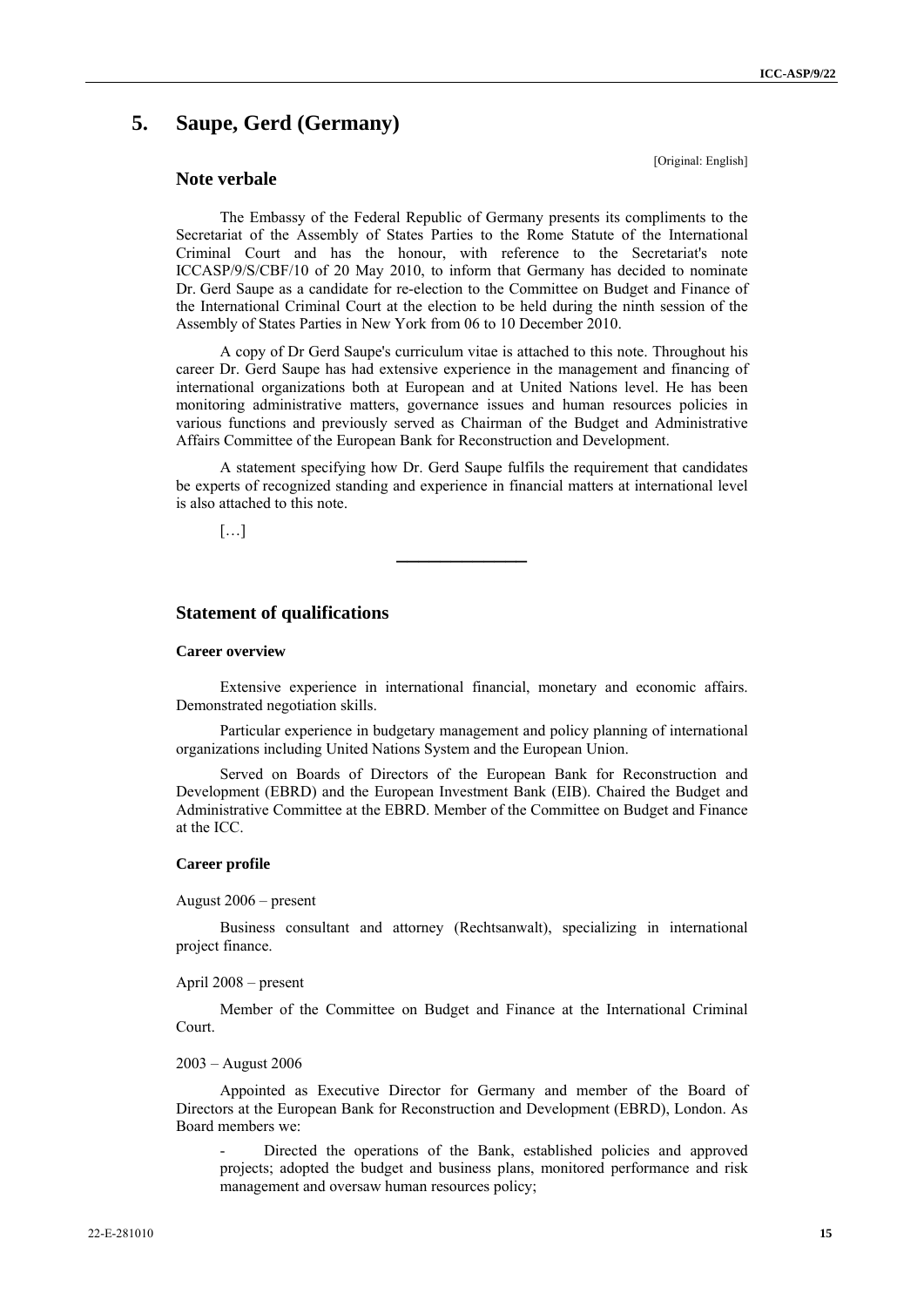Participated in Board consultation visits to countries of operations in Central and South-Eastern Europe; met with ministers and government agencies, business leaders and the diplomatic community to discuss how the Bank could best support economic reforms and sustainable growth; and

Liaised with the business community; met with NGOs to review Bank policies and projects of concern to them.

#### 2004 – August 2006

Elected as Chairman of the Budget and Administrative Affairs Committee of the European Bank for Reconstruction and Development (EBRD) in London. The Committee:

- Assisted the Board in directing the Bank`s budgetary, staff and administrative resources to the agreed priorities; reviewed draft budget and business plans monitoring efficiency and cost control; set and monitored performance targets;

Monitored human resources policy with particular attention to hiring and retaining qualified staff, staff development, performance evaluation and gender equality; reviewed staff compensation and benefits, considered issues relating to health, safety and security of Bank staff; and

- Oversaw policies relating to governance and ethics; conducted a full review of the code of conduct aligning it with best international practice; modernized the grievance and appeal procedures to strengthen the protection of staff in line with relevant international standards.

1995 - 2003

Appointed as member of the Board of Directors at the European Investment Bank (EIB), Luxembourg. As Board members we:

- Adopted annual and medium-term business plans, set targets for business and financial performance, monitored results, reviewed and approved projects, oversaw performance and risk management policy;

- Reported on Bank performance to domestic parliamentary committees; and
- Responded to queries from companies and NGOs.

#### 1993 – 2003

Deputy Director General, German Ministry of Finance. Responsibilities included:

 $1995 - 2003$ :

Budget and policies of the European Union (EU): Took part in annual budget process and establishment of medium-term financial perspectives; participated in negotiations at EU level, cleared Ministry of Finance position with domestic departments, and presented government policy to parliamentary committees;

Protection of EU financial interests against fraud and irregularities: Cooperated with EU Commission services and domestic administrations to ensure that effective control systems were set up, necessary inspections performed and any amounts incorrectly paid promptly recovered;

- EU state aid rules and EU law: Took part in developing framework for state aid control and resolution of individual cases; and

Head of Ministry of Finance task force on multilateral trade negotiations.

1995 – 1998:

- Budgets of United Nations and UN system of organizations: Priorities, annual budget process and medium-term strategy.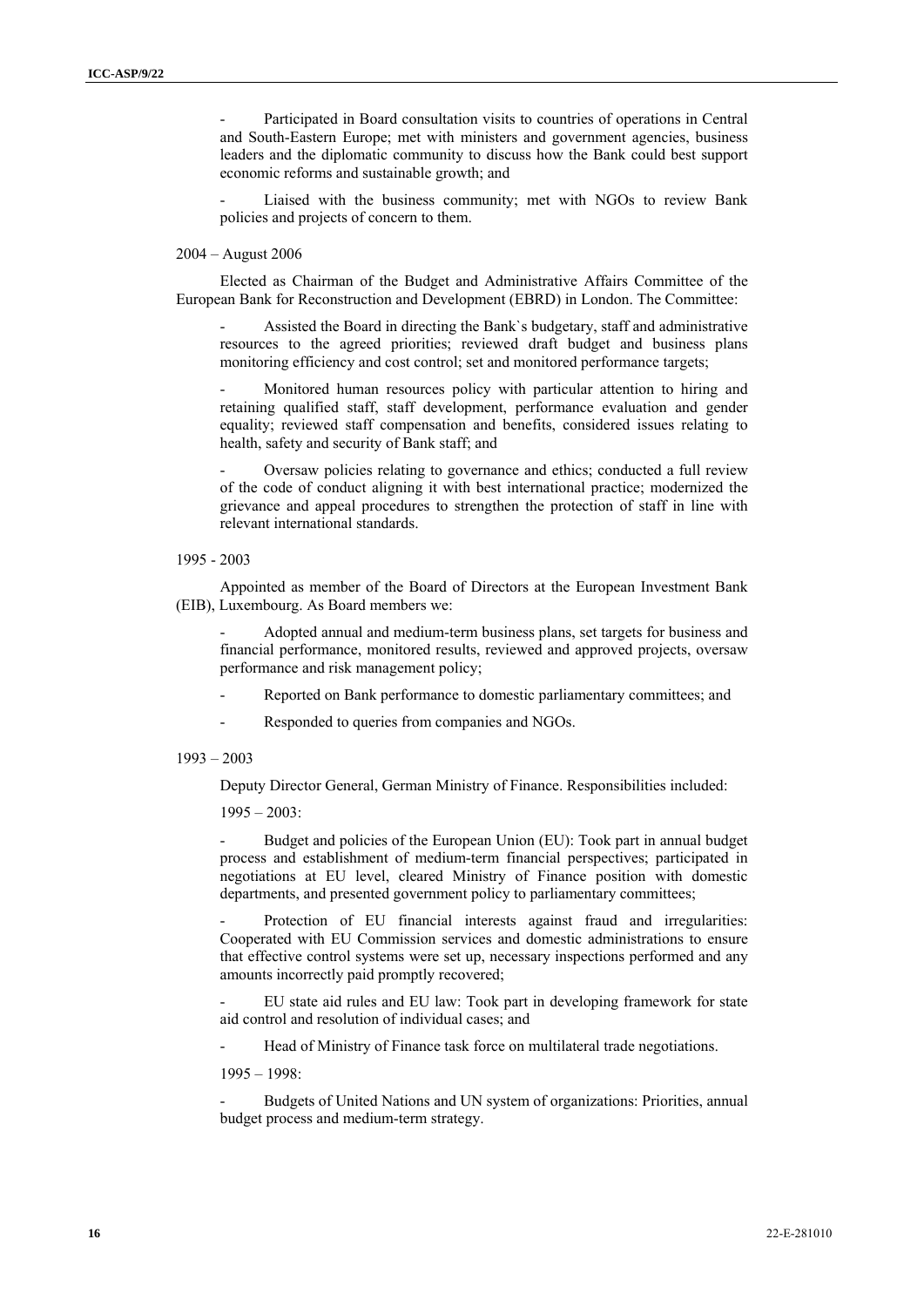1993 – 1994:

- Debt management of German Government: Analysis of domestic and international financial markets, scheduling and placement of debt issues, development of debt instruments, management of liquid funds.

1984 – 1993

Head of Unit, Ministry of Finance:

International economy, monetary policy, world economic summits, International Monetary Fund, World Bank and Organization for Economic Co-operation and Development.

1971 – 1984

Desk Officer at Ministry of Finance and Ministry of Economics: International economy, capital markets, monetary policy.

1968 – 1971

Assistant lecturer at Cologne University, European Law.

### **Education**

- 1971: Doctorate in European law, University of Cologne.
- 1960 1967: Law studies at Bonn and Cologne universities, practical legal training and state examinations.

**\_\_\_\_\_\_\_\_\_\_\_\_** 

### **Languages**

English fluent;

French good; and

German (native speaker).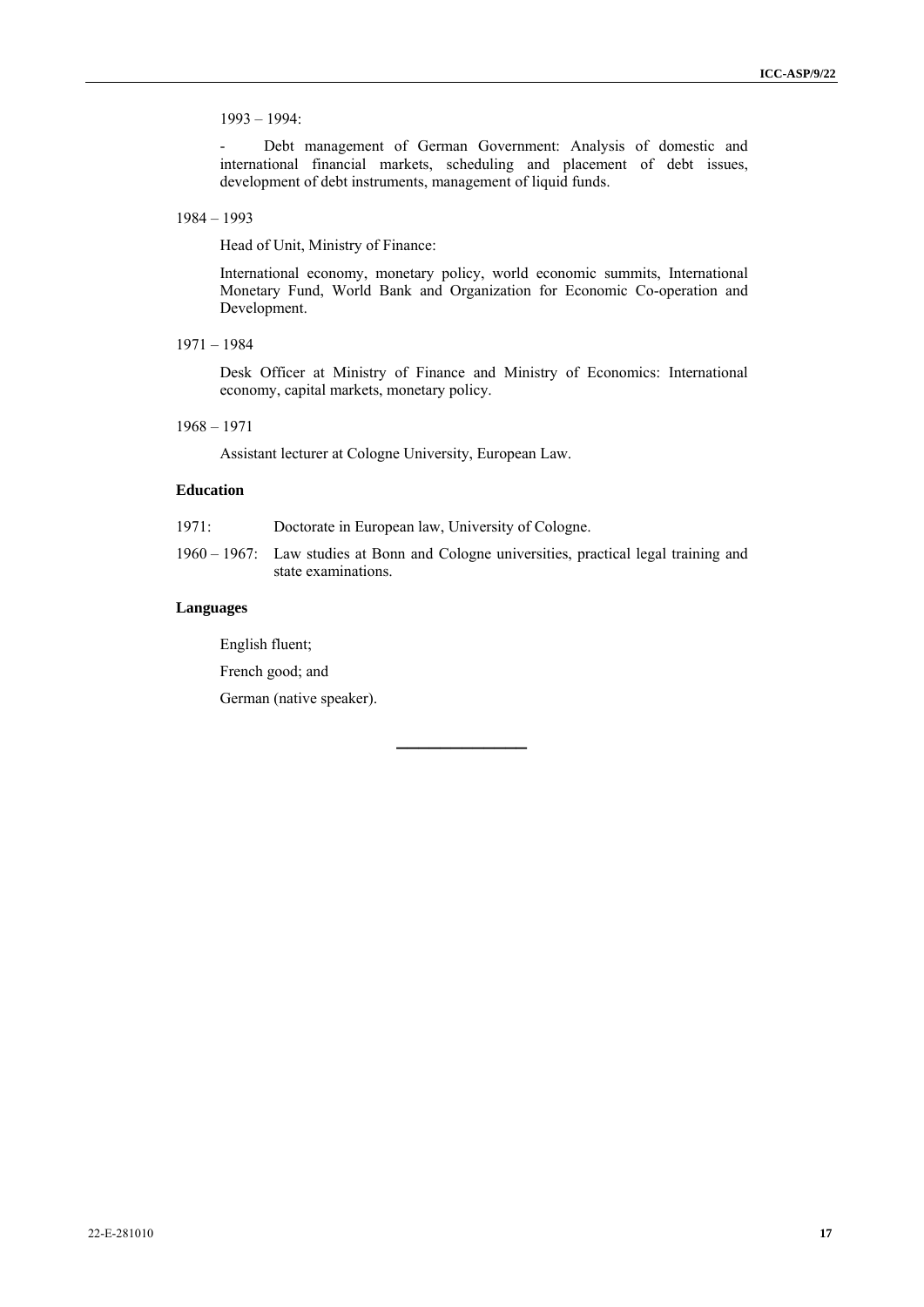## **6. Sessi, Ugo (Italy)**

[Original: English]

### **Note verbale**

The Embassy of Italy presents its compliments to the Secretariat of the Assembly of States Parties of the International Criminal Court and refers to its Note verbale dated 20th May 2010 concerning the election of six members of the Committee on Budget and Finance and to the decision of 17 January 2010 of the Bureau of the Assembly of States Parties concerning the nomination period for the same election.

In this regard, it is an honour to inform that the Government of Italy, State Party to the ICC, has decided to nominate Mr. Ugo Sessi, outgoing member of the CBF, as candidate for a second term in the CBF, at the election to be held during the ninth session of the Assembly of States Parties, scheduled to be held at the United Nations Headquarters, New York, from 6 to 10 December 2010.

Mr. Ugo Sessi fulfils all the conditions and has all the skills and qualifications required under the relevant Resolution ICC-ASP/1/Res.4 for the election of members of the CBF, as amended by the relevant later ASP Resolutions and Bureau's Decisions. In particular, Mr. Sessi is an expert of recognized standing and experience in financial matters at the international level, while at the expiration of his first mandate on 20 April 2011 there would be no other member of the CBF of Italian nationality.

This nomination follows the procedure established under Resolution ICC-ASP/1/Res.5, as requested per the Note verbale dated 20 May 2010, while attached is the CV of Mr. Ugo Sessi, which provides full documentation of the above statements on qualifications and skills.

**\_\_\_\_\_\_\_\_\_\_\_\_** 

[…]

### **Statement of qualifications**

### **Education and training**

| 1993 onwards | Certified public accountant (CPA).                                                                                                                                            |
|--------------|-------------------------------------------------------------------------------------------------------------------------------------------------------------------------------|
| 1989-1990    | Master in budget and finance - Scuola Superiore dell'economia e delle<br>Finanze, (includes a 3 months application period at the National<br>Institute for Nuclear Research). |
| 1977-1978    | Master in administrative law – Scuola superiore dell'economia e delle<br>finanze.                                                                                             |
| 1975         | Degree in economy and finance – University of Rome "La Sapienza".                                                                                                             |
| 1966         | High School Diploma (Accountant and commercial expert) – Istituto<br>tecnico commerciale L. Luzzatti - (Rome).                                                                |

### **Work experience**

| April 2010 |                                                                                                                                    |
|------------|------------------------------------------------------------------------------------------------------------------------------------|
| to present | Director of Administration of the Italian Space Agency (ASI).                                                                      |
|            | 2007- March 2010 Director General in the Ministry for Culture (Financial and Budget<br>Counsellor in the Cabinet of the Minister). |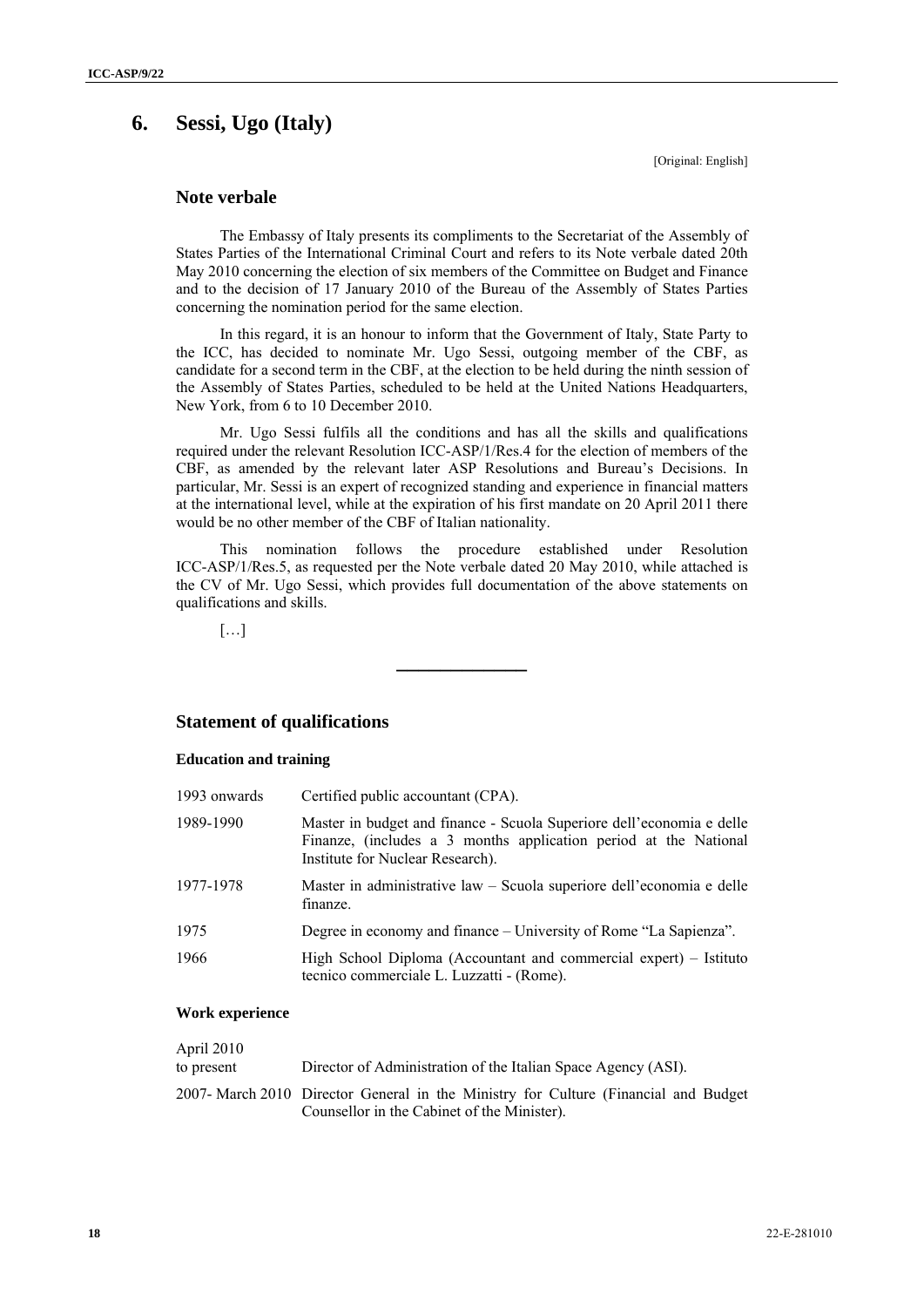| 1997-2007 | Deputy Director General and Head of the Service "Public interventions"<br>in the economy" in the State Accountant General Office (Ministry of<br>Economy and Finance - General Inspectorate for Economic Affairs<br>IGAE).                          |
|-----------|-----------------------------------------------------------------------------------------------------------------------------------------------------------------------------------------------------------------------------------------------------|
| 1987-1997 | Head of Division in the State Accountant General Office (Ministry of<br>Economy and Finance – General Inspectorate for Economic Affairs<br>IGAE – Division of Scientific and<br>Space<br>Policies.<br>Telecommunications, Industry and Innovation). |
| 1979-1987 | Head of section in the State Accountant General Office (Ministry of<br>Economy and Finance – General Inspectorate for Economic Affairs<br>IGAE – Division of International Relations).                                                              |
| 1977-1979 | Junior Counsellor (Ministry of Economy and Finance – General<br>Inspectorate for Economic Affairs IGAE – Division of International<br>Relations).                                                                                                   |
| 1970-1977 | Principal Secretary – Ministry of Tourism (Personnel and General<br>Affairs).                                                                                                                                                                       |

### **Professional experience**

| 2006 onwards | Member of the Board of Auditors in public and private companies<br>(scientific foundations).     |
|--------------|--------------------------------------------------------------------------------------------------|
| 2004 onwards | Chairman of the Board of Auditors in private companies (space and<br>telecommunications sector). |
| 2001-2004    | Teacher in training courses for employees in the Ministry of Economy<br>and Finance.             |
| 1987-1989    | Alternate Auditor in the Western European Union (WEU) – Paris.                                   |
| 1987 onwards | Member of the Board of Auditors in Hospitals.                                                    |
| 1977-1987    | Member of the Board of Auditors in High Schools.                                                 |

### **International experience**

| 2008-2010 | Member of the Committee on Budget and Finance of the International<br>Criminal Court (in 2009, Vice Chairperson of the CBF).                                                                                                                                                                                                                                                                                                                                                                                                                                                                                                                                                                                                                |
|-----------|---------------------------------------------------------------------------------------------------------------------------------------------------------------------------------------------------------------------------------------------------------------------------------------------------------------------------------------------------------------------------------------------------------------------------------------------------------------------------------------------------------------------------------------------------------------------------------------------------------------------------------------------------------------------------------------------------------------------------------------------|
| 2000-2005 | Chairperson of the Committee on Contributions (COC) of the United<br>Nations.                                                                                                                                                                                                                                                                                                                                                                                                                                                                                                                                                                                                                                                               |
| 1994-1999 | Vice Chairperson of the Committee on Contributions (COC) of the<br>United Nations.                                                                                                                                                                                                                                                                                                                                                                                                                                                                                                                                                                                                                                                          |
| 1990-1998 | Member of the Committee on Contributions (COC) of the United<br>Nations.                                                                                                                                                                                                                                                                                                                                                                                                                                                                                                                                                                                                                                                                    |
| 1978-2000 | Participation as Italian delegate to the General Conferences and<br>Governing Councils of international organizations, namely European<br>Space Agency ESA (1987 onwards) - UN General Assembly 5th<br>Committee (1979-2000) – Luxembourg Conference on European patent<br>$(1985)$ – UN Conference on LLDCs $(1989)$ – UN Conference on the<br>3rd decade for development (1984) – UNEP Convention on the<br>protection of the Mediterranean from pollution $(1979, 1981, 1985)$ –<br>UNCTAD V and VI $(1979,1983)$ – UN Conference on science and<br>technology for development $(1979)$ – EU and OECD bodies (DAC,<br>High level group on commodities 1978-1987) – FAO and IFAD (1983-<br>1987) – UNESCO (1978-1980) – WIPO (1978-1983). |